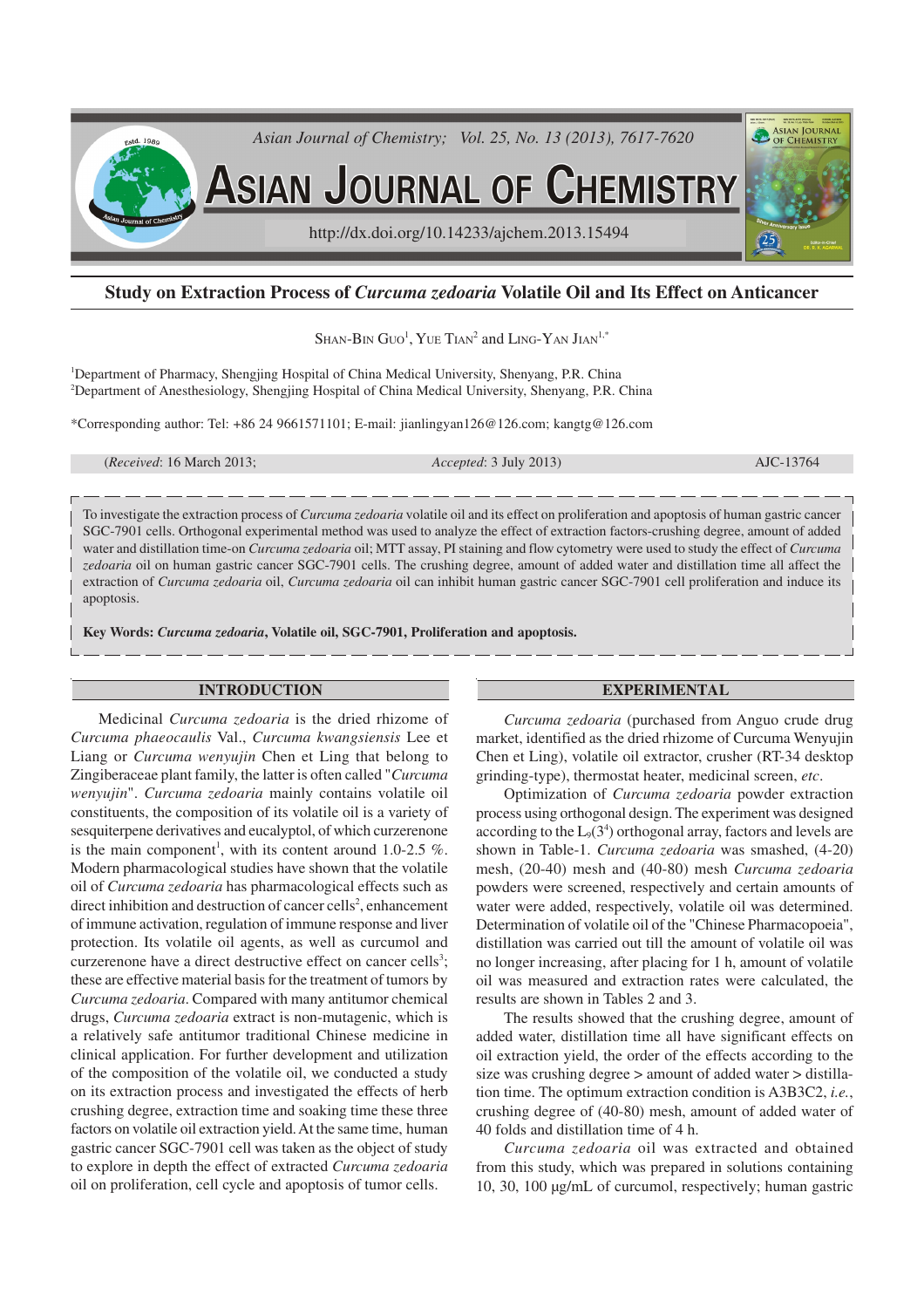| TABLE-1                                 |                 |                 |              |  |  |  |  |
|-----------------------------------------|-----------------|-----------------|--------------|--|--|--|--|
| FACTORS AND LEVELS FOR Curcuma zedoaria |                 |                 |              |  |  |  |  |
| <b>VOLATILE OIL EXTRACTION PROCESS</b>  |                 |                 |              |  |  |  |  |
|                                         |                 |                 |              |  |  |  |  |
| Level                                   | Crushing degree | Amount of added | Distillation |  |  |  |  |
|                                         | (mesh)          | water (fold)    | time         |  |  |  |  |
|                                         | $4 - 20$        | 10              |              |  |  |  |  |
|                                         | $20-40$         | 20              |              |  |  |  |  |
| 2                                       | 40-80           |                 |              |  |  |  |  |

|          |                | TABLE-2<br>ORTHOGONAL TEST RESULTS FOR Curcuma zedoaria<br><b>VOLATILE OIL EXTRACTION PROCESS</b> |                |              |
|----------|----------------|---------------------------------------------------------------------------------------------------|----------------|--------------|
| Test No. | A              | B                                                                                                 | C              | Yield $(\%)$ |
|          |                |                                                                                                   |                | 0.68         |
|          |                | 2                                                                                                 | 2              | 1.12         |
| 3        |                | 3                                                                                                 | 3              | 1.48         |
|          | $\mathcal{D}$  |                                                                                                   | 3              | 1.41         |
| 5        | $\mathfrak{D}$ |                                                                                                   |                | 0.85         |
| 6        | $\overline{c}$ | 3                                                                                                 | $\mathfrak{D}$ | 2.12         |
|          | 3              |                                                                                                   | $\mathfrak{D}$ | 1.38         |
| 8        | 3              | 2                                                                                                 | 3              | 1.56         |
| 9        | $\mathbf{3}$   | 3                                                                                                 |                | 1.98         |
| $K_1$    | 3.28           | 3.47                                                                                              | 3.51           |              |
| $K_2$    | 4.38           | 3.53                                                                                              | 4.62           |              |
| $K_3$    | 4.92           | 5.58                                                                                              | 4.45           |              |
| R        | 1.64           | 2.11                                                                                              | 1.11           |              |

| TABLE-3 |            |  |  |  |  |                |  |
|---------|------------|--|--|--|--|----------------|--|
|         | . <i>.</i> |  |  |  |  | 1.7.7.1.7.7777 |  |

| VARIANCE ANALYSIS        |                                             |                         |                 |                  |  |  |  |
|--------------------------|---------------------------------------------|-------------------------|-----------------|------------------|--|--|--|
| Source of<br>variance    | Sum of squares of<br>deviation from<br>mean | Degree<br>of<br>freedom | <b>F-Ratios</b> | <b>Otherness</b> |  |  |  |
| Crushing<br>degree       | 0.466                                       | 2                       | 1.043           | p<0.01           |  |  |  |
| Amount of<br>added water | 0.962                                       | $\mathfrak{D}$          | 2.153           | p<0.01           |  |  |  |
| Distillation<br>time     | 0.121                                       | $\mathcal{D}$           | 0.271           | p<0.01           |  |  |  |

adenocarcinoma SGC-7901 cell lines were purchased from Shanghai Yanhui Biotech Co., Ltd. and MTT, DMSO were provided by Shanghai Sangon Biotech Co., Ltd.

**Cell culture:** SGC-7901 cells were cultured conventionally in the penicillin-streptomycin antibiotic HyQ RP-MI-1640 medium containing 10 % fetal bovine serum, concentration of penicillin was 100 µ/100 mL and concentration of streptomycin 100 µg/mL. The temperature of incubator was maintained at 37 °C, with 5 %  $CO<sub>2</sub>$  and 98 % relative humidity. Cells were grown adherently in monolayers, when they were grown up to 80-90 % confluence, they were digested and subcultured with digestive juice containing 0.25 % trypsin and 0.02 % EDTA, cells in the logarithmic growth phase were collected and used in the experiment.

**Cell proliferation test with MTT assay:** SGC-7901 cells in logarithmic growth phase were seeded in 96-well plate at a concentration of  $1 \times 10^4$ /well, 200 µL/well and cultured at 37 °C, under 5 %  $CO<sub>2</sub>$ , 95 % relative humidity. After cell adhesion, medium was replaced with *Curcuma zedoaria* oil medium. Experimental groups A, B, C, D were set up, A was the control group, other groups were added with *Curcuma zedoaria* oil medium containing 10, 30 and 100 µg/mL of curcumol, respectively and culture medium containing 1 %

anhydrous ethanol was served as the negative control group E, 200 µg/well, each concentration had 8 replicate wells. The experiment was repeated three times. Cells were cultured for 24, 48, 72 h, respectively, 20 µL of 5 mg/mL MTT was added to each well and the plates were sent back to the incubator and cultured for 4 more hours, culture medium was extracted and DMSO was added to each well at 150 µL per well, the plates were incubated for 0.5 h, after shaken on the microplate shaker for 1 min, OD values at 570 nm were determined.

**Determination of cell cycle:** Cell cycle was analyzed with flow cytometry, that is, SGC-7901 cells treated for 48 h with *Curcuma zedoaria* oil containing 0, 10, 30 and 100 µg/mL curcumol were collected, washed twice with PBS, added with -4 ºC ice-cold 75 % ethanol and fixed at 4 ºC overnight; ethanol was discarded and cells were washed once with PBS, added with 100  $\mu$ g/mL RNase and PI staining reagent, then stained for 20 min in dark conditions, changes in cell cycle were detected using flow cytometry.

**Detection of cell apoptosis:** Cell apoptosis was analyzed with flow cytometry, that is, SGC-7901 cells treated for 48 h with *Curcuma zedoaria* oil containing 0, 10, 30 and 100 µg/mL curcumol were collected, washed twice with PBS and resuspended with 250 µL of binding buffer to make cell concentration to be  $1 \times 10^5$  mL. 100 µL of cell suspension was added into the 5 mL flow tubes, each tube was added with 5 µL of AnnexinV/FITC and 5 µL of 20 µg/mL propidium iodide, mixed evenly in dark conditions and labeled for 15 min. Annexin V was not added to the control group and served as the correction factor. Reaction tube was added with 400 µL of PBS and detected using fluorescence-activated cell sorting (FACS); the results were analyzed with random software.

Morphological observation of electron microscopy SGC-7901 cells *ca*.  $1 \times 10^6$  each bottle were seeded in 50 mL culture flasks, cultured for 24 h. Adding a 30 µg/mL the Curcuma oil, were cultured 0, 6, 12, 18 and 24 h, centrifuged for 5 min, collected adherent and suspension cells, the cell pellet fixed with 215 % glutaraldehyde, then fixed 1 % osmium tetroxide, ethanol dehydration, embedded in epon 812 epoxy resin, sliced, ultrathin sections were double stained with uranyl acetate and lead citrate and observed the morphological changes by transmission electron microscopy.

**Statistical methods:** Statistics were conducted using SPSS 12 statistical software, *p* < 0.05 was regarded as statistically significant.

### **RESULTS AND DISCUSSION**

**Effect of** *Curcuma zedoaria* **oil on proliferation of human gastric cancer SGC-7901 cells:** The detection of the human gastric cancer SGC-7901 cells treated for 48 h with different concentrations of *Curcuma zedoaria* oil by MTT assay showed that, proliferation inhibition activities of different concentrations of *Curcuma zedoaria* oil were significantly enhanced in a concentration dependent manner, which showed significant differences ( $p < 0.05$ ) compared with the control group, cell proliferation inhibition rates are shown in Table-4.

**Effect of** *Curcuma zedoaria* **oil on proliferation cycle of human gastric cancer SGC-7901 cells:** The results (Table-5) showed that the *Curcuma zedoaria* oil could reduce the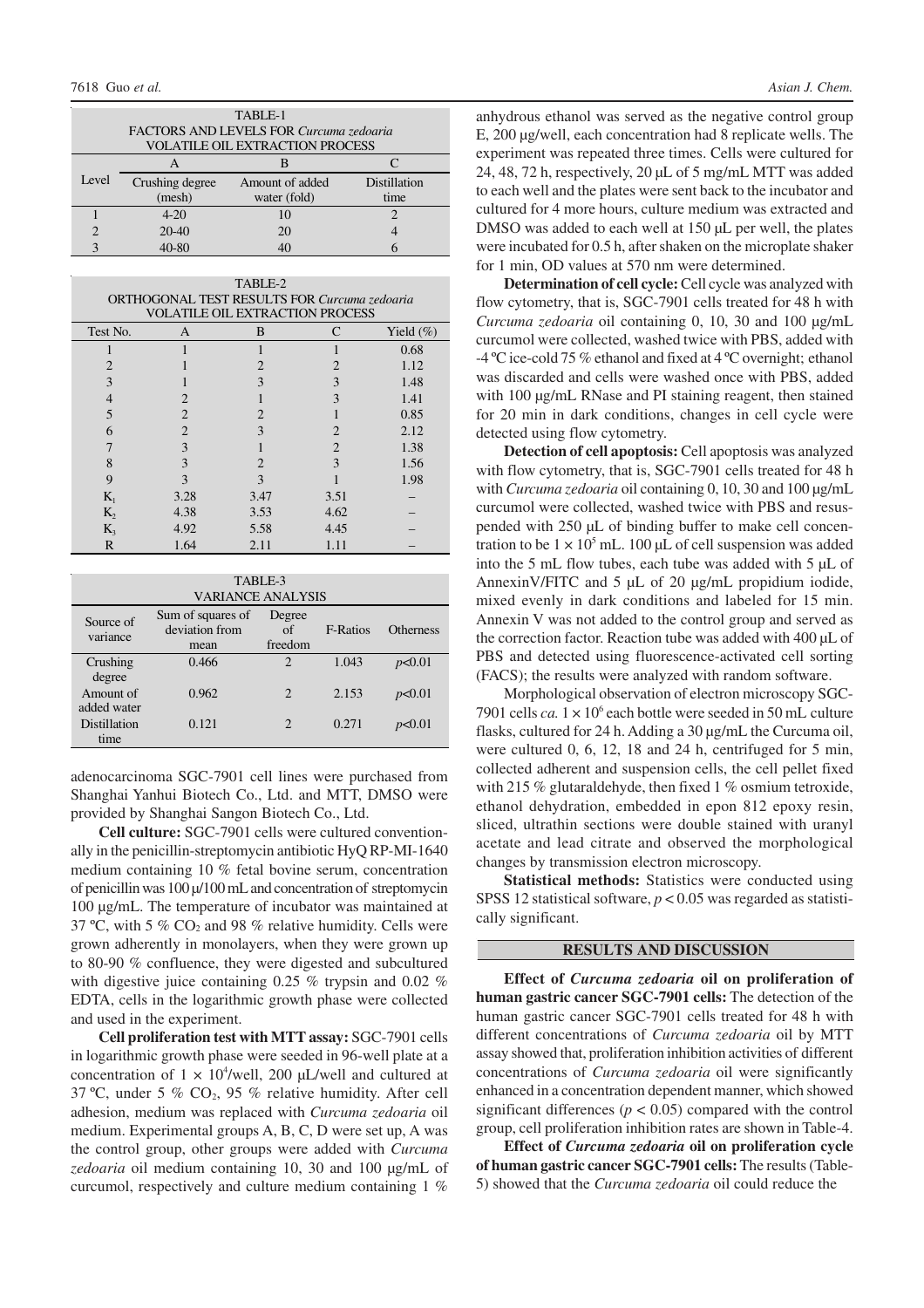| TABLE-4                                   |                  |  |  |  |  |
|-------------------------------------------|------------------|--|--|--|--|
| <b>COMPARISON OF INHIBITORY ACTION OF</b> |                  |  |  |  |  |
| Curcuma zedoaria OIL ON HUMAN GASTRIC     |                  |  |  |  |  |
| CANCER SGC-7901 CELL PROLIFERATION        |                  |  |  |  |  |
| Inhibition rate $(\%)$<br>Group           |                  |  |  |  |  |
| A (control group)                         | $0.17 \pm 0.14$  |  |  |  |  |
| B (containing $10 \mu g/mL$ curcumol)     | $8.03 \pm 2.41$  |  |  |  |  |
| C (containing 30 µg/mL curcumol)          | $27.84 \pm 4.77$ |  |  |  |  |
| D (containing $100 \mu g/mL$ curcumol)    | $69.32 \pm 4.96$ |  |  |  |  |

| TABLE-5<br>EFFECT ON SGC-7901 CELL PROLIFERATION CYCLE |   |                               |                                                   |                              |  |  |
|--------------------------------------------------------|---|-------------------------------|---------------------------------------------------|------------------------------|--|--|
|                                                        |   |                               | IN EACH EXPERIMENTAL GROUP ( $\bar{x} \pm s$ , %) |                              |  |  |
| Experimental<br>group                                  | n | $G_0/G_1$                     |                                                   | G/M                          |  |  |
| A                                                      |   | $57.18 \pm 0.63$              | $35.46 \pm 1.51$                                  | $7.36 \pm 0.79$              |  |  |
| B                                                      | 3 | $66.74 \pm 0.88$ <sup>*</sup> | $28.64 \pm 1.65$ <sup>*</sup>                     | $4.62 \pm 1.32$              |  |  |
| $\subset$                                              | 3 | $73.66 \pm 1.41$ <sup>*</sup> | $20.92 \pm 0.87^*$                                | $5.42 \pm 1.23$ <sup>*</sup> |  |  |
|                                                        |   | $85.02 \pm 1.88$ <sup>*</sup> | $12.89 \pm 0.77$ <sup>*</sup>                     | $2.09 \pm 0.58$ <sup>*</sup> |  |  |

proportion of tumor cells in S and  $G_2/M$  phases and increase the proportion of tumor cells in  $G_0/G_1$  phase, moreover, the number of tumor cells arrested in  $G_0/G_1$  phase increased with the increase of curcumol concentration, of which the experimental group D (containing 100 µg/mL curcumol) showed the strongest effect.

**Effect on apoptosis of human gastric cancer SGC-7901 cells in each experimental group:** The results showed the apoptosis of tumor cells after intervention for 48 h with different concentrations of curcumol. The control group only had a very small amount of apoptotic cells. The rate of tumor cell apoptosis gradually increased with the increase of curcumol concentration, while normal cells gradually decreased. Among the four experimental groups, the group containing 100 µg/ mL curcumol had the strongest apoptotic activity, as shown in Table-6.

| TABLE-6<br>EFFECT ON SGC-7901 CELL APOPTOSIS IN                                                                                                                          |   |          |          |                      |         |  |  |
|--------------------------------------------------------------------------------------------------------------------------------------------------------------------------|---|----------|----------|----------------------|---------|--|--|
| EACH EXPERIMENTAL GROUP ( $\overline{x} \pm s$ , %)<br>Early apoptotic<br>Necrotic<br>Normal<br>Late apoptotic<br>Exp.<br>n<br>group<br>cells<br>cells<br>cells<br>cells |   |          |          |                      |         |  |  |
| A                                                                                                                                                                        | 3 | 86.45    | 5.68     | 4.67                 | 3.2     |  |  |
| B                                                                                                                                                                        | 3 | $54.26*$ | $21.76*$ | $16.57*$             | 7.41    |  |  |
| $\mathsf{C}$                                                                                                                                                             | 3 | 48.59*   | $25.78*$ | $22.71$ <sup>*</sup> | 2.92    |  |  |
| D                                                                                                                                                                        | 3 | $25.57*$ | $29.54*$ | $36.98*$             | $7.91*$ |  |  |

**Morphological changes of SGC-7901 observed with the electron microscope:** Through electron microscopy, the SGC-7901 cells in not plus drug group were complete and the cells were slightly irregular shape, cell surface had microvilli, Nuclei were irregular in shape, prominent nucleoli,there were mitochondria, rough endoplasmic reticulum and glycogen granules in the cell cytoplasm (Fig. 1A), the SGC-7901 cells exposed to Curcuma oil (30 µg/mL) for 12 h showed the typical features of apoptosis, cell surface microvilli disappear, cytoplasmic vacuolization, nuclear chromatin condensation and margination, chromatin is highly condensed chromatin blocks concentrated, the nuclear fragmentation, split gathering chromatin block to a number of nuclear debris, as shown in Fig. 1B.



Fig. 1. Morphological changes of SGC-7901 induced by Curcuma oil observed with the electron microscope. A negative control group; B SGC-7901 exposed to Curcuma oil (30 µg/mL) for 12 h

The orthogonal experimental results showed that the optimum conditions for the extraction of *Curcuma zedoaria* oil were crushing degree of (40-80) mesh, amount of added water of 40 folds and distillation time of 2 h. The verification experiment showed that the extraction rate reached its highest level when the *Curcuma zedoaria* powder below 40 mesh was added with water 40 times its volume and extracted for 4 h. Taking into consideration the energy consumption in crushing, water conservation and other factors, the optimum processing conditions should be Curcuma powder below 20 mesh, water addition of 20 folds and extraction time of 4 h.

It was found in the experiment that the prolonged distillation could easily lead to the turbidity of volatile oil. It may be due to relatively high amount of starch granules contained in the *Curcuma zedoaria*, which can easily be distilled off with water vapor and volatile oil during the prolonged heating and distillation process, resulting in large amounts of bubbles in the extracted volatile oil and easy formation of turbid emulsion by oil and water. In addition, the main active ingredient of *Curcuma zedoaria* volatile oil is sesquiterpene derivatives, prolonged heating can cause decomposition and transformation of these derivatives, affecting their anticancer effects. Therefore, the control of distillation time and temperature during the experiment greatly impacts the experimental results.

Kerr *et al*.<sup>4,5</sup> discovered a mode of cell death significantly different from necrosis, which was later named as apoptosis. Apoptosis is a spontaneous cell death process controlled by genes which is triggered in response to physiological and pathological stress stimuli<sup>6,7</sup>; it has great significance to the tissue differentiation, organ development and maintenance of body stability in multi-cellular organisms<sup>8</sup>. As an important form of cell death, apoptosis has an important role in maintaining normal development of body, while apoptosis disorders and cell cycle abnormalities are important causes for tumorigenesis $9,10$ . It can be said that the formation of gastric cancer is due to excessive proliferation and reduced apoptosis of tumor cells. At present, the main means of treatment of tumors is the interference of cell cycle of tumor cells, so as to slow down the proliferation speed of tumor cells or induce programmed cell death $11$ . In recent years, it was unexpectedly found during the application of gene knockout technology that the removal of PI3K-p110β could effectively inhibit malignant cell proliferation $12-14$ .